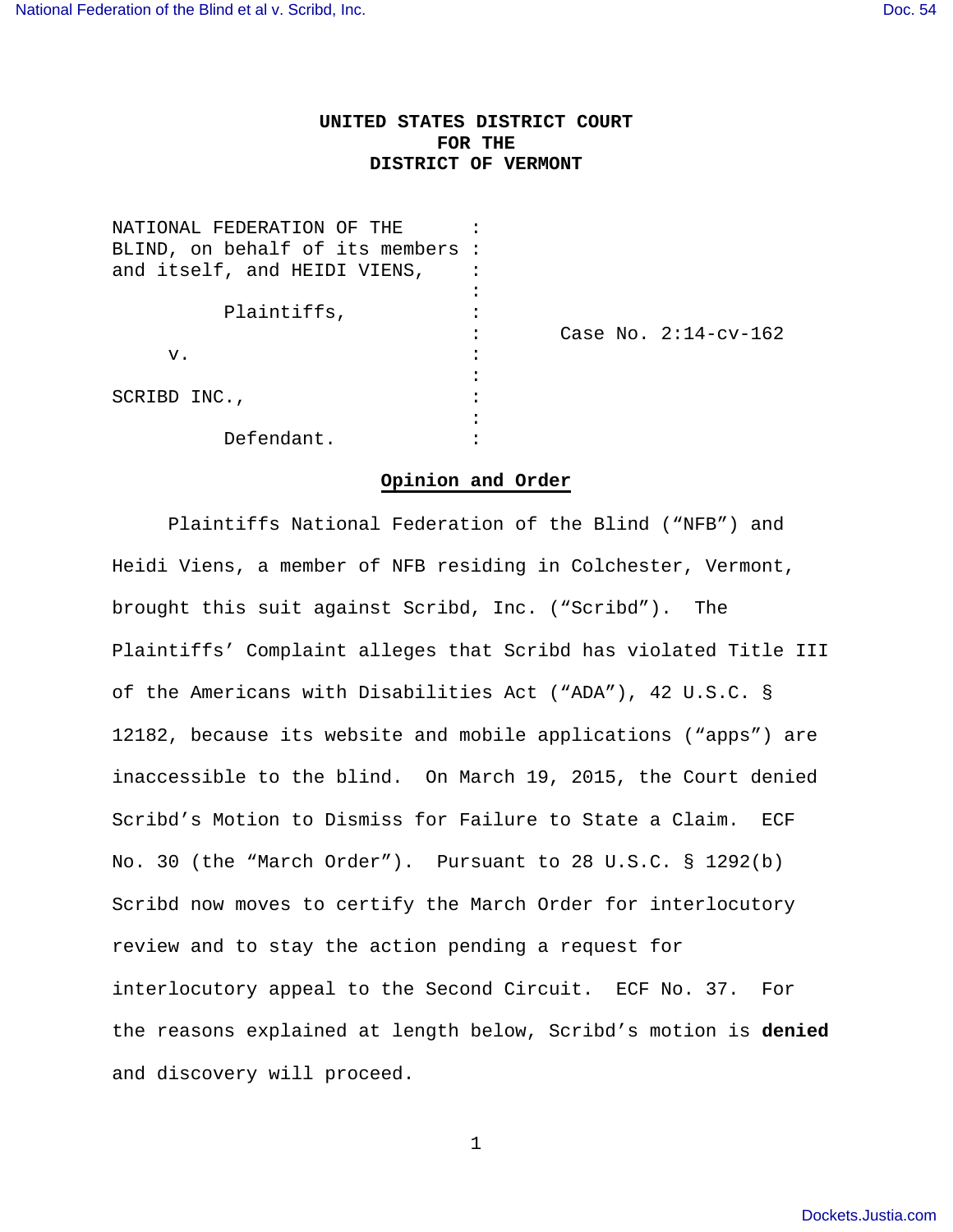## **I. Legal Standard**

28 U.S.C. § 1292(b) permits district courts to certify an order for immediate interlocutory appeal when it "involves a controlling question of law as to which there is substantial ground for difference of opinion" and "an immediate appeal from the order may materially advance the termination of the litigation." Id. Section 1292(b), however, "is a rare exception to the final judgment rule" and its use "is reserved for those cases where an intermediate appeal may avoid protracted litigation." Kellogg v. Wyeth, 612 F. Supp. 2d 437, 439 (D. Vt. 2009) (internal quotation and citation omitted). Certification is "not intended as a vehicle to provide early review of difficult rulings in hard cases." German by German v. Fed. Home Loan Mortgage Corp., 896 F. Supp. 1385, 1398 (S.D.N.Y. 1995).

District courts have substantial discretion in deciding whether to certify a question for interlocutory appeal. Latouche v. N. Country Union High Sch. Dist., 131 F. Supp. 2d 568, 573 (D. Vt. 2001). The Second Circuit, however, has "urge[d] the district courts to exercise great care in making a § 1292(b) certification." Westwood Pharm., Inc. v. Nat'l Fuel Gas Distribution Corp., 964 F.2d 85, 89 (2d Cir. 1992). There must be "exceptional circumstances justify[ing] a departure from the basic policy of postponing appellate review until after the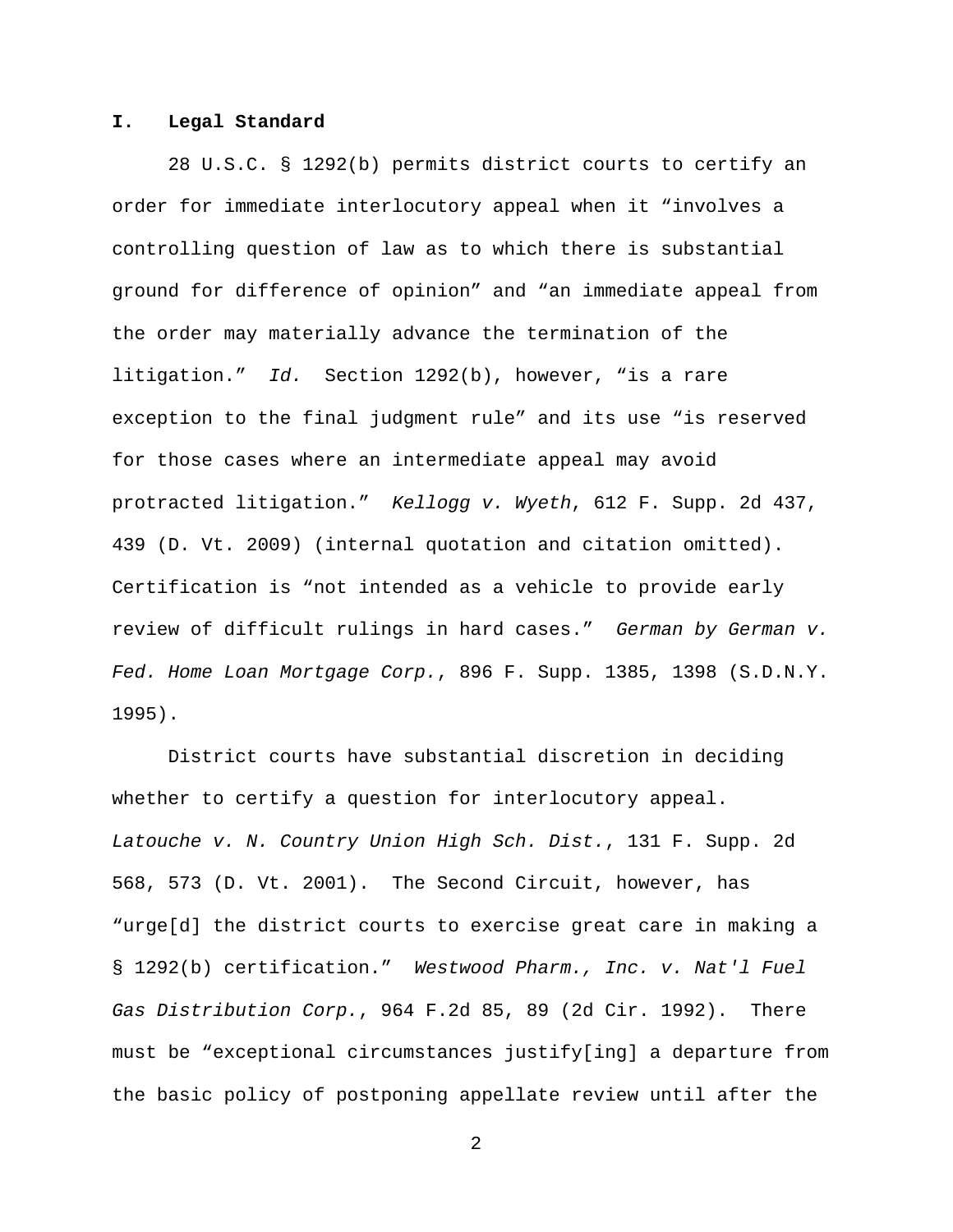entry of a final judgment." Transp. Workers Union of Am., Local 100, AFL-CIO v. New York City Transit Auth., 505 F.3d 226, 229 (2d Cir. 2007) (internal quotation and citation omitted." District courts, therefore, should construe the requirements for certification strictly. Latouche, 131 F. Supp. 2d. at 573.

## **II. Discussion**

Scribd previously argued that the Plaintiffs did not sufficiently allege that it owns, leases, or operates a place of public accommodation as is required to state a claim under Title III of the ADA. The Court denied Scribd's motion to dismiss because the text of the ADA is ambiguous and the statute's legislative history resolved the ambiguity in the Plaintiffs' favor. The Court further determined that the services Scribd offers fall within at least one of the general categories of public accommodations listed in the statute and that the Plaintiffs had therefore sufficiently alleged that Scribd owns, leases, or operates a place of public accommodation. ECF No. 30 at 24-25.

The proponents of an interlocutory appeal have the burden of showing that all three of the substantive criteria are met, or in other words that: 1) the order concerns a controlling question of law, 2) there is a substantial ground for difference of opinion, and 3) an immediate appeal may materially advance the ultimate termination of the litigation. In re Facebook,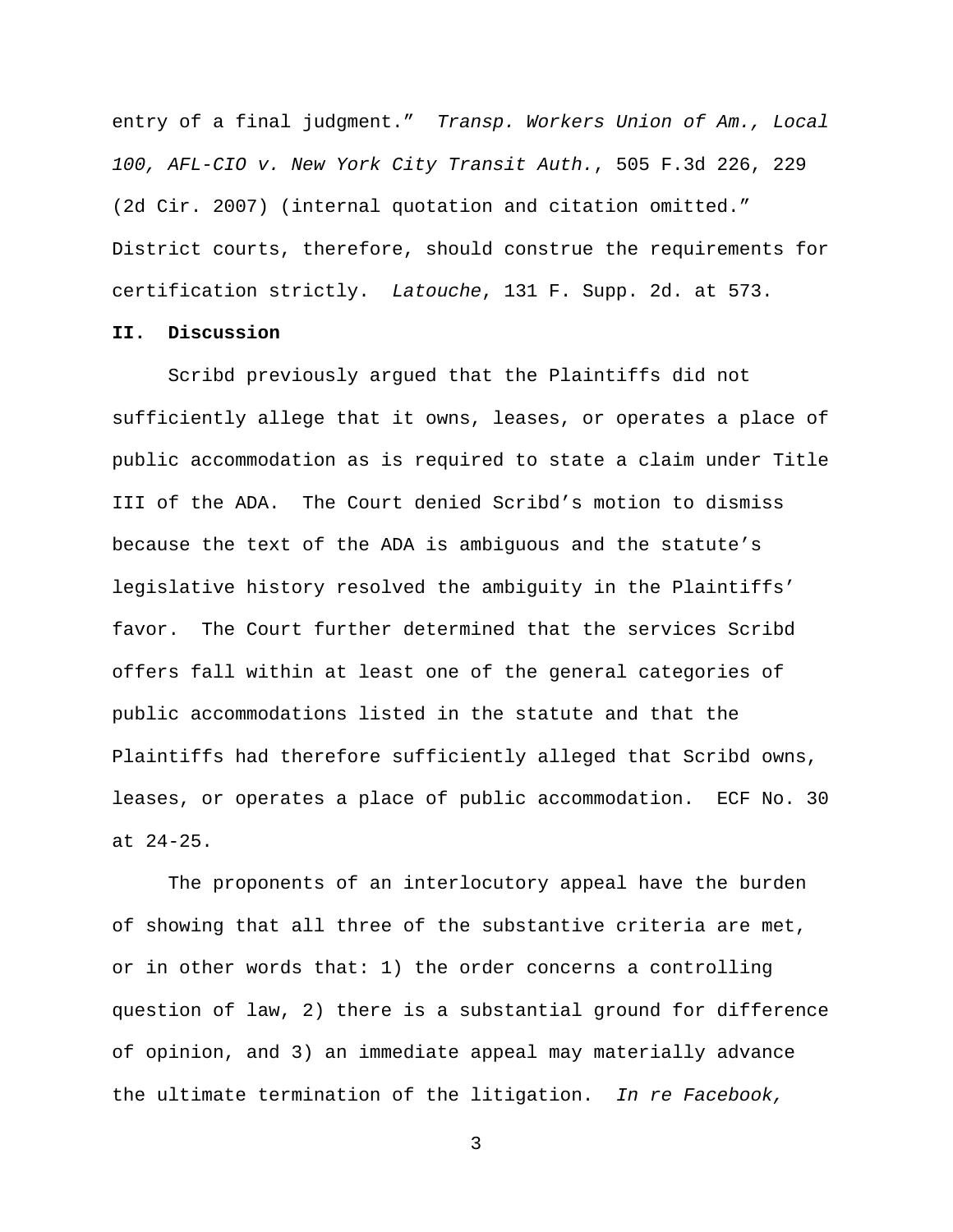Inc., IPO Sec. & Derivative Litig., 986 F. Supp. 2d 524, 529 (S.D.N.Y. 2014).

It is unclear whether the March Order concerned a controlling question of law. If the Second Circuit were to disagree with the Court's construction of the statute and hold that Scribd does not own, lease, or operate a place of public accommodation then the Plaintiffs' claim likely would end. However, that would certainly not be the case if the Second Circuit were to affirm the Court's March Order.

 Moreover, the appellate court might very well remand for further discovery. Scribd argued that Title III does not apply to entities that do not operate a physical place open to the public. The Second Circuit could disagree with the Court's conclusion but still credit the Plaintiffs' previous argument that computer servers may be considered a physical place of public accommodation. See ECF No. 17 at 3 ("Alternatively, even if Scribd were correct that Title III's application is constricted to operations from a physical 'place,' Scribd's web servers . . . would qualify as a 'place.'"); id. at 20-22 (arguing same). The parties might then need to conduct discovery to determine how patrons access information from Scribd's computer server facilities.

Scribd cannot demonstrate that the other two criteria are met. The legislative history of 28 U.S.C. § 1292(b) suggests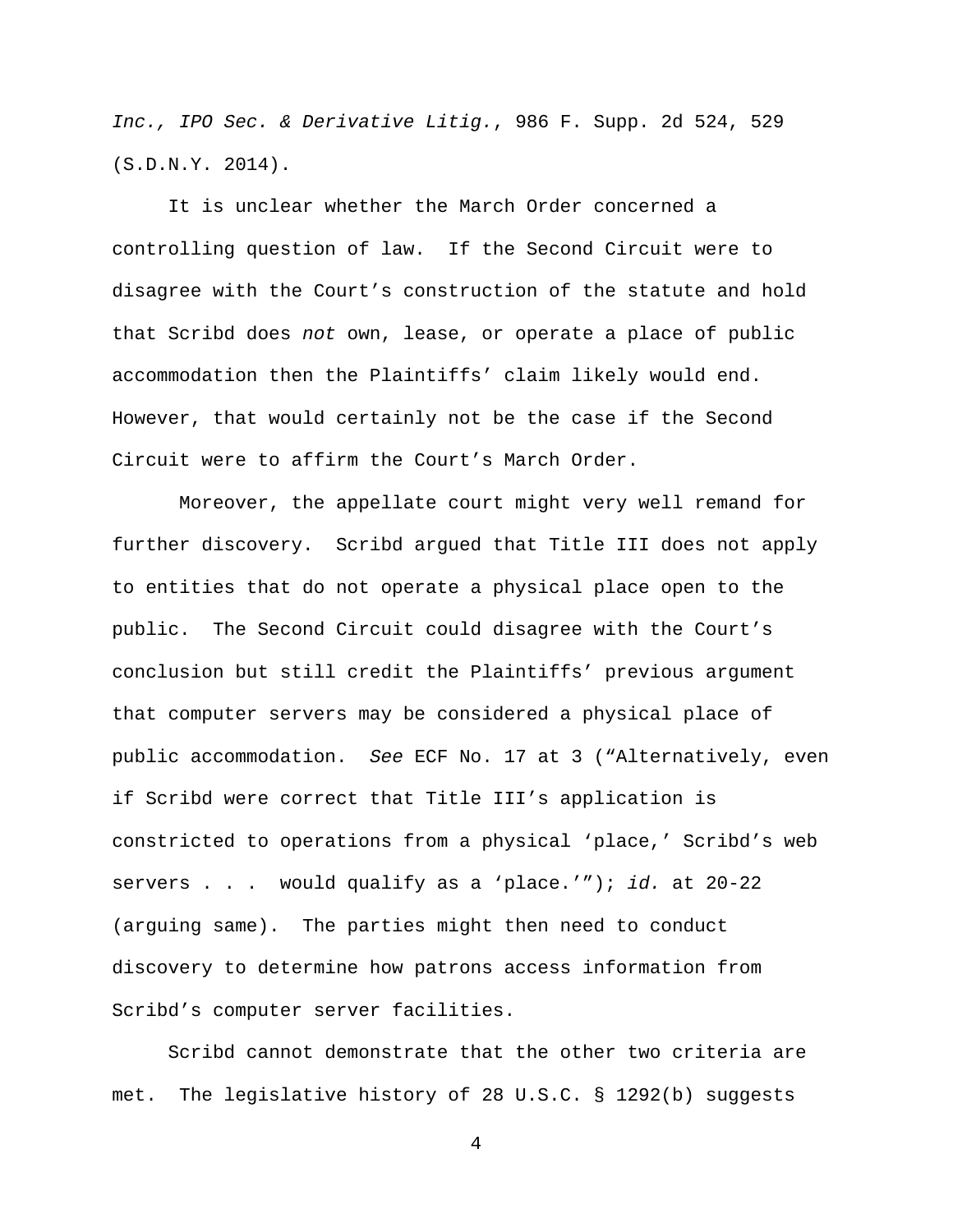that to satisfy the second prerequisite there must be "'substantial doubt'" that the district court's order was correct. N.F.L. Ins. Ltd. By Lines v. B&B Holdings, Inc., No. 91 Civ. 8580 (PKL), 1993 WL 255101, at \*2 (S.D.N.Y. July 1, 1993) (quoting S. Rep. No. 2434, 85th Cong., 2d Sess. (1958) reprinted in 1958 U.S.C.C.A.N. 5255, 5257). The Court has no such doubt here.

The Court acknowledges that this is an issue of first impression for the Second Circuit. However, "the mere presence of a disputed issue that is a question of first impression, standing alone, is insufficient to demonstrate a substantial ground for difference of opinion." In re Flor, 79 F.3d 281, 284 (2d Cir. 1996). Rather, "it is the duty of the district judge to analyze the strength of the arguments in opposition to the challenged ruling when deciding whether the issue for appeal is truly one on which there is a substantial ground for dispute." Id. (internal quotation, alterations, and citation omitted).

The Court has already considered and rejected the arguments Scribd raises in the present motion. In re Methyl Tertiary Butyl Ether Products Liab. Litig., 399 F. Supp. 2d 320, 324 (S.D.N.Y. 2005)("[A] party that offers only arguments rejected on the initial motion does not meet the second requirement of § 1292(b)." (internal quotation and citation omitted)). Moreover there is no strong argument in opposition to its ruling. While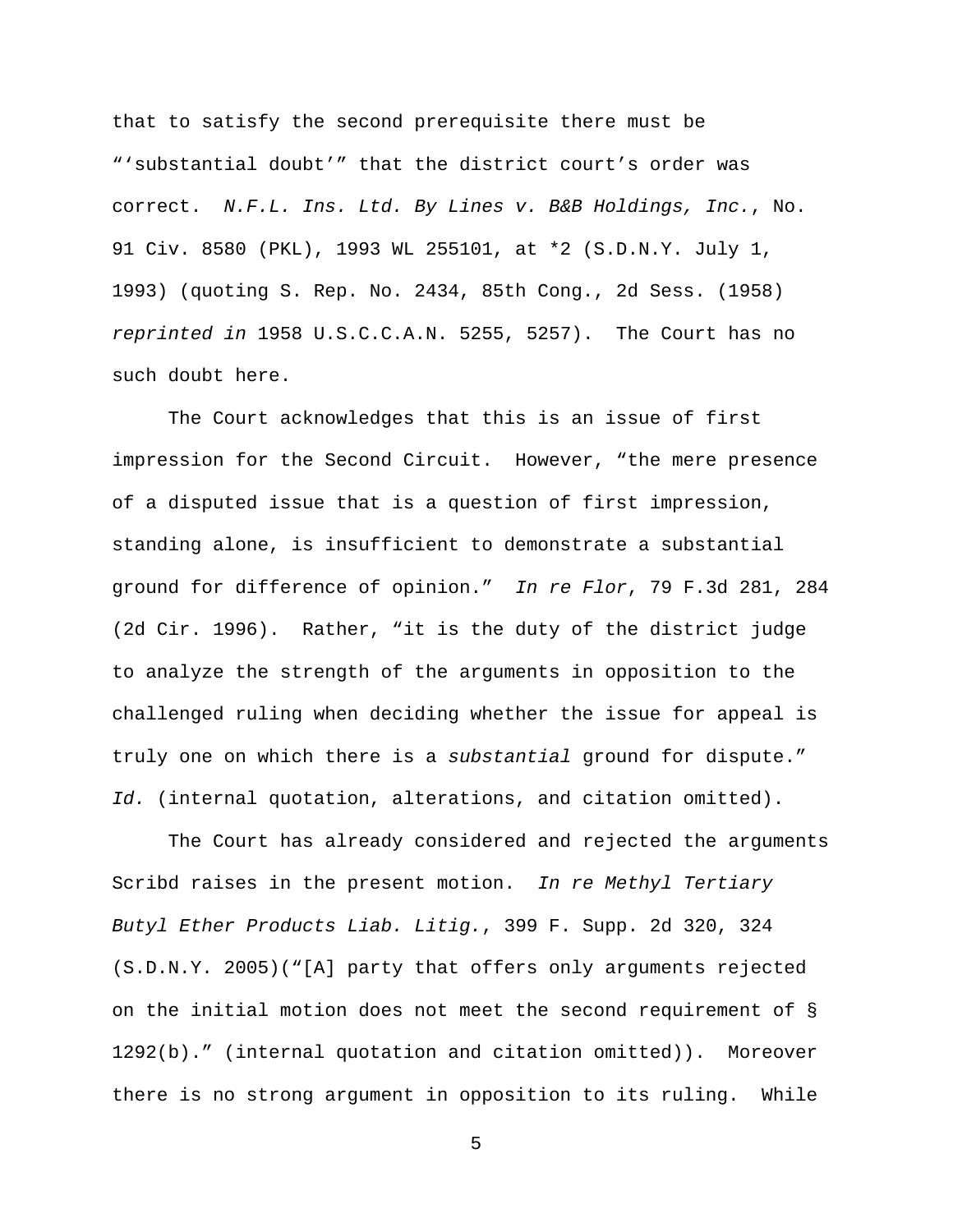not directly on point, Pallozzi v. Allstate Life Ins. Co., 198 F.3d 28 (2d Cir. 1999) came closest to addressing the issue before the Court in the March Order. This Court explained that the appellate court likely would extend its reasoning in Pallozzi to conclude that Title III applies to companies like Scribd that offer its goods and services exclusively online.

The Court acknowledges that other courts have reached different conclusions about how far Title III extends. At the time it issued its March Order, however, no appellate court had ruled on the specific question the Court confronted. Those opinions that previously construed Title III narrowly were distinguishable or not applicable in the Court's view. The Court reasoned that there is no conflict between its analysis of Pallozzi and the cases Scribd cited from the Third, Sixth, and Ninth Circuits because those courts "did not consider facts that justified a finding that Title III requires some connection to a physical place." ECF No. 30 at 12. Few courts have considered parties that conduct business entirely online. Those opinions that did so were essentially limited to: 1) district court rulings bound by appellate precedent that this Court distinguished and 2) Judge Ponsor's opinion in Nat'l Ass'n of the Deaf v. Netflix, Inc., 869 F. Supp. 2d 196 (D. Mass. 2012). The Court agreed with Judge Ponsor's reasoning.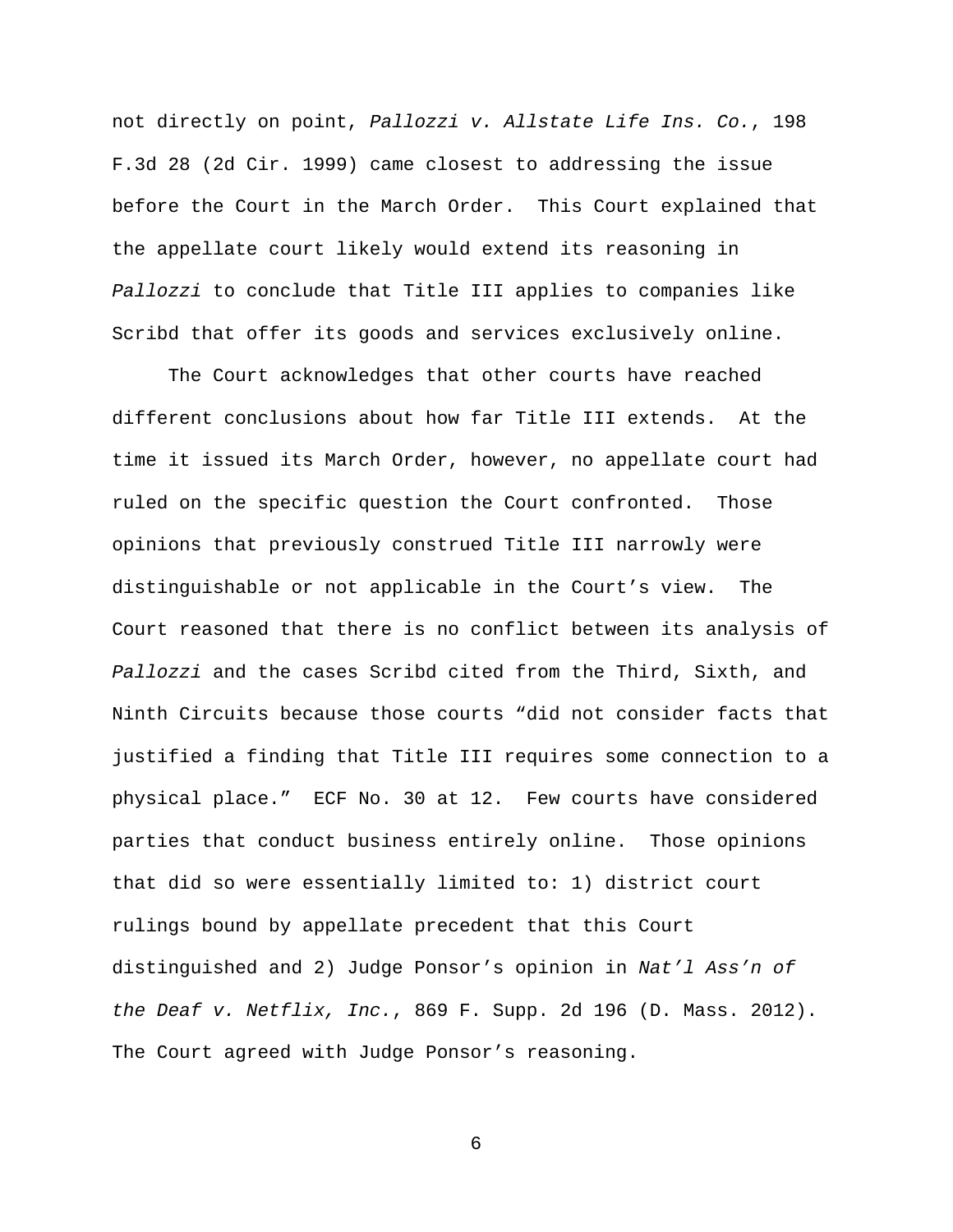Scribd now cites two unpublished decisions from the Ninth Circuit that were decided after the March Order. Unlike the other appellate decisions the Court considered, they expressly held that website operators with no physical place of business open to the public were not operators of a public place of accommodation under the ADA. Cullen v. Netflix, Inc., No. 13- 15092, \_\_ Fed App'x \_\_, 2015 WL 1471802 (9th Cir. April 1, 2015); Earll v. Ebay, Inc., No. 13-15134, \_\_ Fed. App'x \_\_, 2015 WL 1454941 (9th Cir. April 1, 2015). These cases do not change the Court's conclusions. Putting aside the fact that they are both unpublished decisions and are expressly non-precedential under the Ninth Circuit's Rules, see U.S. Ct. of App. 9th Cir. R. 36-3(a), the Court previously considered the district court opinions that preceded these appeals. See ECF No. 30 at 8 (citing Cullen v. Netflix, Inc., 880 F. Supp. 2d 1017, 1023-24  $(N.D. Cal. 2012)$  and  $Earth Iv. eBay, Inc., No. 5:11-cv-00262-JF$ (HRL), 2011 WL 3955485, at \*2 (N.D. Cal. Sept. 7, 2011)). Moreover both the recent Ninth Circuit decisions and their district court counterparts relied on Weyer v. Twentieth Century Fox Film Corp., 198 F.3d 1104, 1114 (9th Cir. 2000) as precedent they were bound to follow. The Court considered and distinguished Weyer in the March Order. These two recent cases that rely on the same cramped reasoning do not persuade the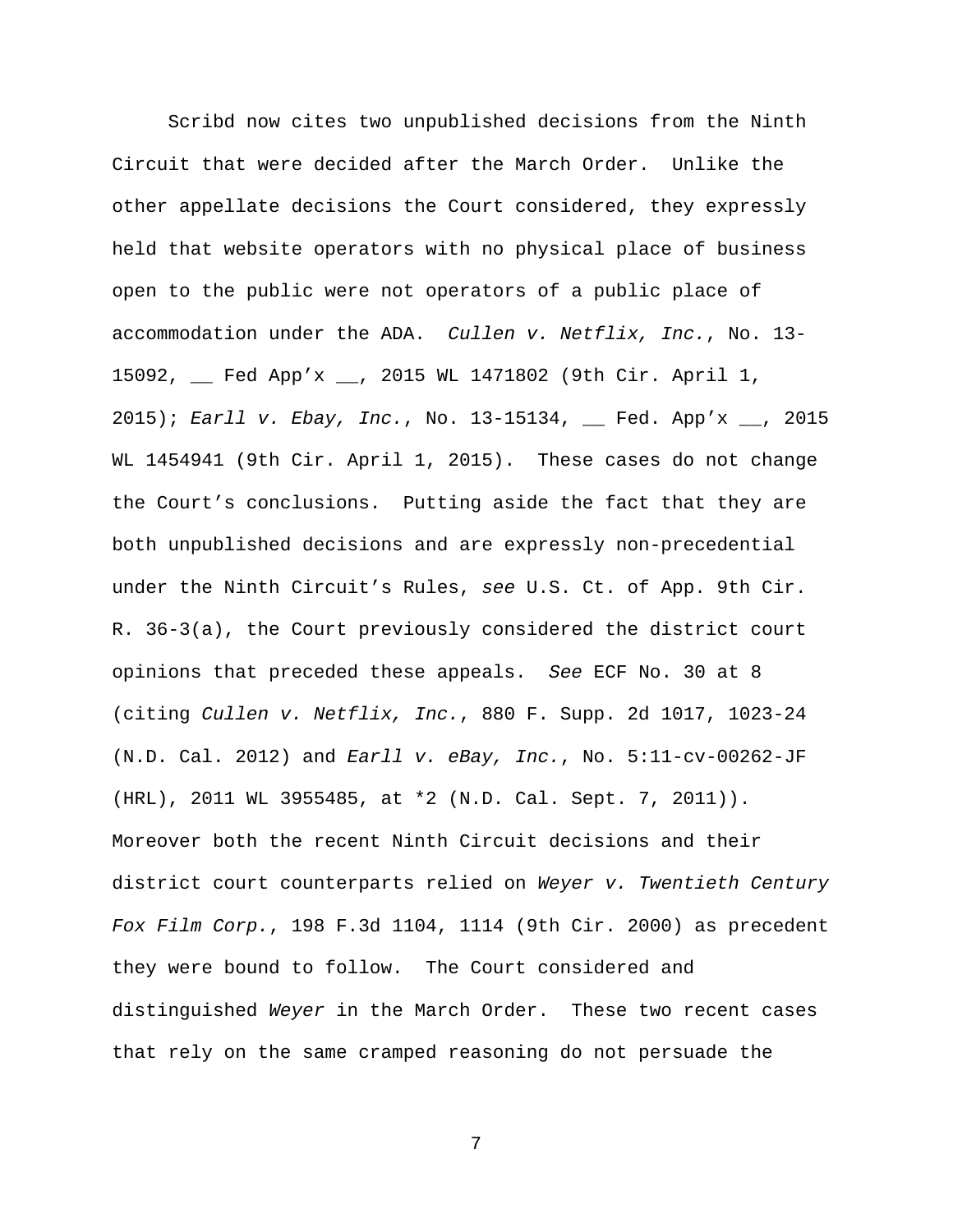Court that there is a substantial ground for difference of opinion sufficient to warrant certification.

Finally, an immediate appeal will not materially advance the litigation. No discovery has yet occurred. While the Court appreciates that a contrary decision from the Second Circuit could end the case and save the parties the time and expense of discovery, there is no reason to believe that discovery will be especially lengthy or burdensome in this case. An immediate appeal would not obviate the need for discovery, however, if the appellate court were to remand for further discovery concerning how users access Scribd's servers as described above.

Scribd has also challenged the Plaintiffs' standing with respect to an Article III case and controversy analysis. The Plaintiffs argue that if Scribd's challenge is successful, the Court's March Opinion would be vacated because the issue of standing is central to the Court's jurisdiction. Lujan v. Defenders of Wildlife, 504 U.S. 555, 560 (1992). While the Court has not yet considered Scribd's standing argument, it is possible that its ruling on the preliminary legal question in the March Order might disappear in light of the complete record if the case is dismissed for lack of standing. Koehler v. Bank of Bermuda Ltd., 101 F.3d 863, 864 (2d Cir. 1996) ("It does not serve § 1292(b)'s intended purpose to rule on an ephemeral question of law that may disappear in the light of a complete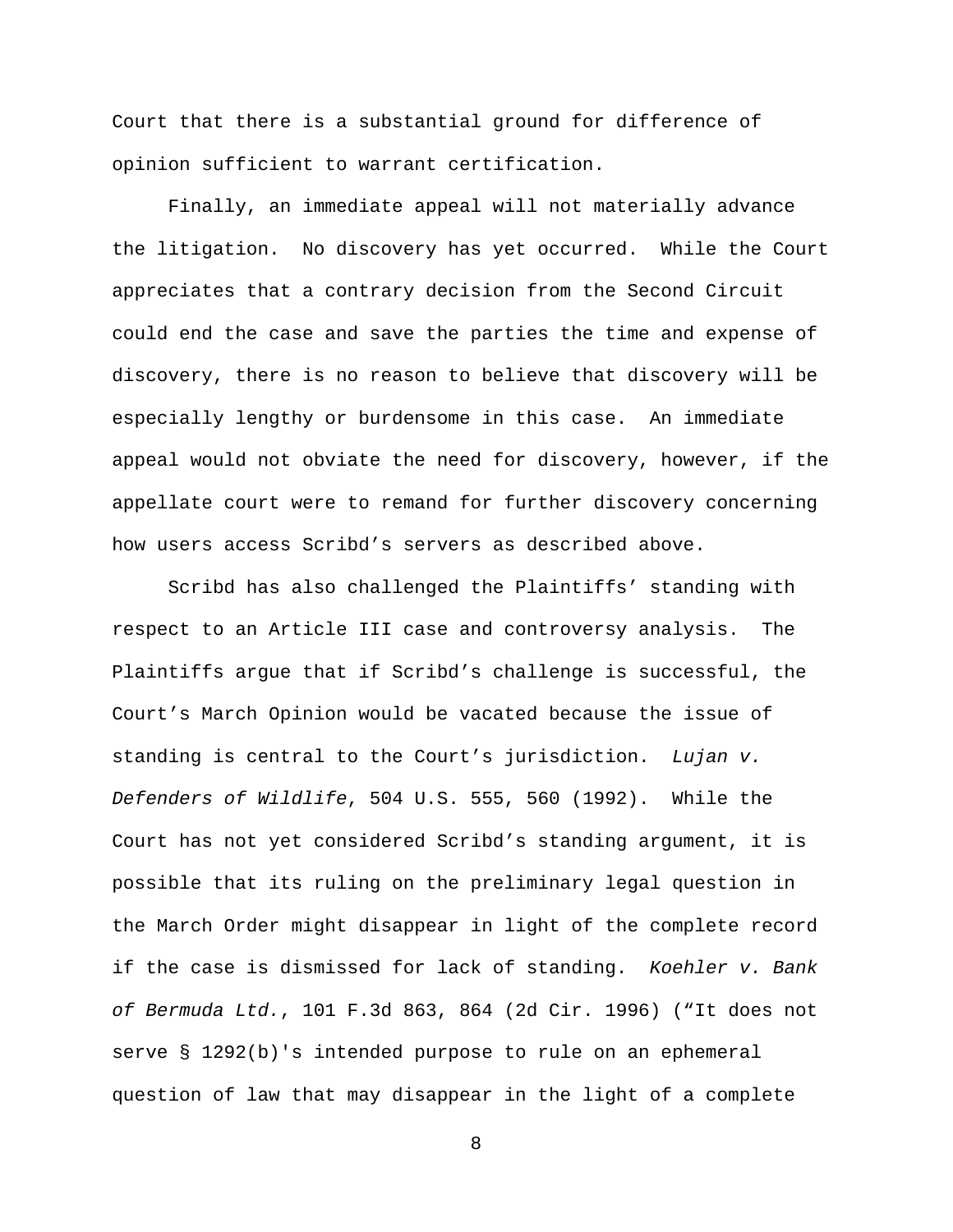and final record."). This would only come to pass if the Second Circuit were to affirm the March Order. Nevertheless, the Court holds that certification at this early stage of the litigation will not materially advance its termination and could very well lengthen it considerably.

Scribd's suggestion that it would be in a better position to consider alternative resolution once there is a controlling appellate opinion on this issue does not undermine the Court's conclusion. More definitive appellate rulings always yield more information for the parties to consider in negotiations, but that consideration does not outweigh the Court's judgment that an interlocutory appeal is presently inappropriate.

The intended purpose of Section 1292(b) would not be well served by certification. Simply put, the Court does not find that this case presents the "exceptional circumstances" required to justify a deviation from the normal course of postponing appellate review until after final judgment. Transp. Workers Union, 505 F.3d at 229.

Because the Court **denies** Scribd's motion for certification, its request for a stay pending a request for interlocutory appeal is **denied as moot**.